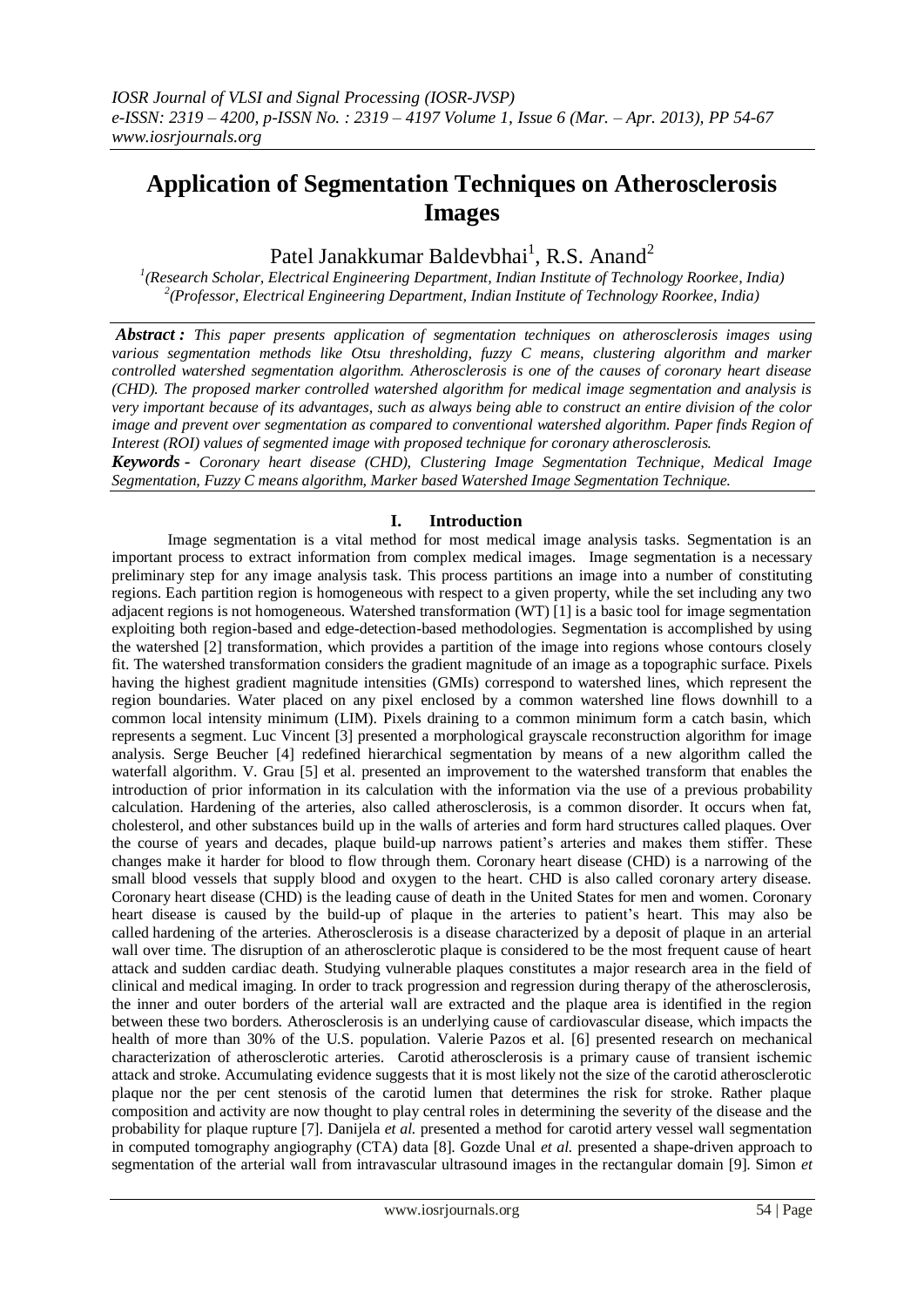*al.* [10] presented a research paper on vulnerable atherosclerotic plaque elasticity reconstruction based on a segmentation-driven optimization procedure using strain measurements a theoretical framework approach.

*Definition:* Atherosclerosis is defined by the WHO as variable combination of focal accumulation of lipids, complex carbohydrates, blood and its constituents, fibrous tissue and calcium deposits combined with its changes of the media.

Atherosclerosis is thus a patchy, nodular type of arteriosclerosis. It is a process of hardening of the arteries [41]. A catheter is inserted (figure 5) through the patient"s groin into an artery and pushed toward the distal end of the coronary arteries. Thereafter, the ultrasound transducer in the catheter is pulled back with constant speed. During the pullback, sequences of images are acquired. The lumen is the interior of the vessel, through which the blood flows. The intima is the innermost layer of an artery. It is made up of one layer of endothelial cells and is supported by an internal elastic intima. The endothelial cells are in direct contact with the blood flow. It is a fine, transparent, colorless structure that is highly elastic. The media is the middle layer of an artery, which is made up of smooth muscle cells and elastic tissue. The adventitia is the outermost layer of the blood vessel, surrounding the media. It is mainly composed of collagen. Extraction of the boundaries of the coronary arterial wall by segmenting the lumen and media adventitia contours is a first step in measuring quantities such as lumen diameter and plaque dimensions, and assessment of the atherosclerotic plaque. Manual segmentation and processing of the lumen contour and the media-adventitia contour is tedious, time-consuming, and susceptible to intra- and interobserver variability. Due to the high number of images, typically in the order of hundreds, automated segmentation of the arterial contours is an essential task.

Image segmentation algorithms are classified into two types, supervised and unsupervised. Unsupervised algorithms are fully automatic and partition the regions in feature space with high density. The different unsupervised algorithms are Feature-Space Based Techniques, Clustering (K-means algorithm, Cmeans algorithm), Histogram thresholding, Image-Domain or Region Based Techniques (Split-and-merge techniques, Region growing techniques, Neural network based techniques, Edge Detection Technique), Fuzzy Techniques. The watershed segmentation technique has been widely used in medical image segmentation. Watershed transform is used to segment medical images. The method originated from mathematical morphology that deals with the topographic representation of an image. Neural Network based algorithm like Pulse Coupled Neural Network (PCNN) can be utilized as a supervised algorithm for image segmentation.

Segmentation is often a critical step in image analysis. Microscope image components show great variability of shapes, sizes, intensities and textures. An inaccurate segmentation conditions the ulterior quantification and parameter measurement. The Watershed Transform is able to distinguish extremely complex objects and is easily adaptable to various kinds of images. The success of the Watershed Transform depends essentially on the existence of unequivocal markers for each of the objects of interest. The standard methods of marker detection are highly specific, they have a high computational cost and they determine markers in an effective but not automatic way when processing highly textured images. This paper implements segmentation techniques using Otsu thresholding method, Fuzzy C means level 0 and level 1 method, color clustering technique and proposed marker controlled watershed segmentation technique on atherosclerosis images. This proposed marker controlled watershed algorithm for medical image segmentation and analysis is very important and useful because of its advantages, such as always being able to construct an entire division of the color image and prevent over segmentation as compared to conventional watershed algorithm.

Watersheds are one of the typical regions in the field of topography. A drop of the water falling it flows down until it reaches the bottom of the region. Monochrome image is considered to be a height surface in which high-altitude pixels correspond to ridges and low altitude pixels correspond to valleys. This suggestion says if we have a minima point, by falling water, region and the frontier can be achieved. Watershed uses image gradient to initial point and region can get by region growing. The accretion of water in the neighbourhood of local minima is called a catchment basin. Watershed refers to a ridge that divides areas shattered by different river systems. A catchment basin is the environmental area draining into a river or reservoir. If we consider that bright areas are high and dark areas are low, then it might look like the plane. With planes, it is natural to think in terms of catchment basins and watershed lines.

An intangible water drop is placed at each untagged pixel. The drop moves to low amplitude neighbour until it reaches a tagged pixel and it assumes tag value. In flooding approach, intangible pixel holes are pierced at each local minima. The water enters the holes and takings to fill each catchment basin. If the basin is about to overflow, a dam is built on its neighbouring ridge line to the height of high altitude ridge point. These dam borders correspond to the watershed lines. Advantages of the watershed transform include the fact that it is a fast, simple and intuitive method. More importantly, it is able to produce an entire division of the image in separated regions even if the contrast is poor, thus there is no need to carry out any post processing work, such as contour joining. Its limitations will include over-segmentation and sensitivity to noise. There has also been an increasing interest in applying soft segmentation algorithms, where a pixel may be classified partially into multiple classes, for medical images segmentation. Clustering is a method of grouping a set of patterns into a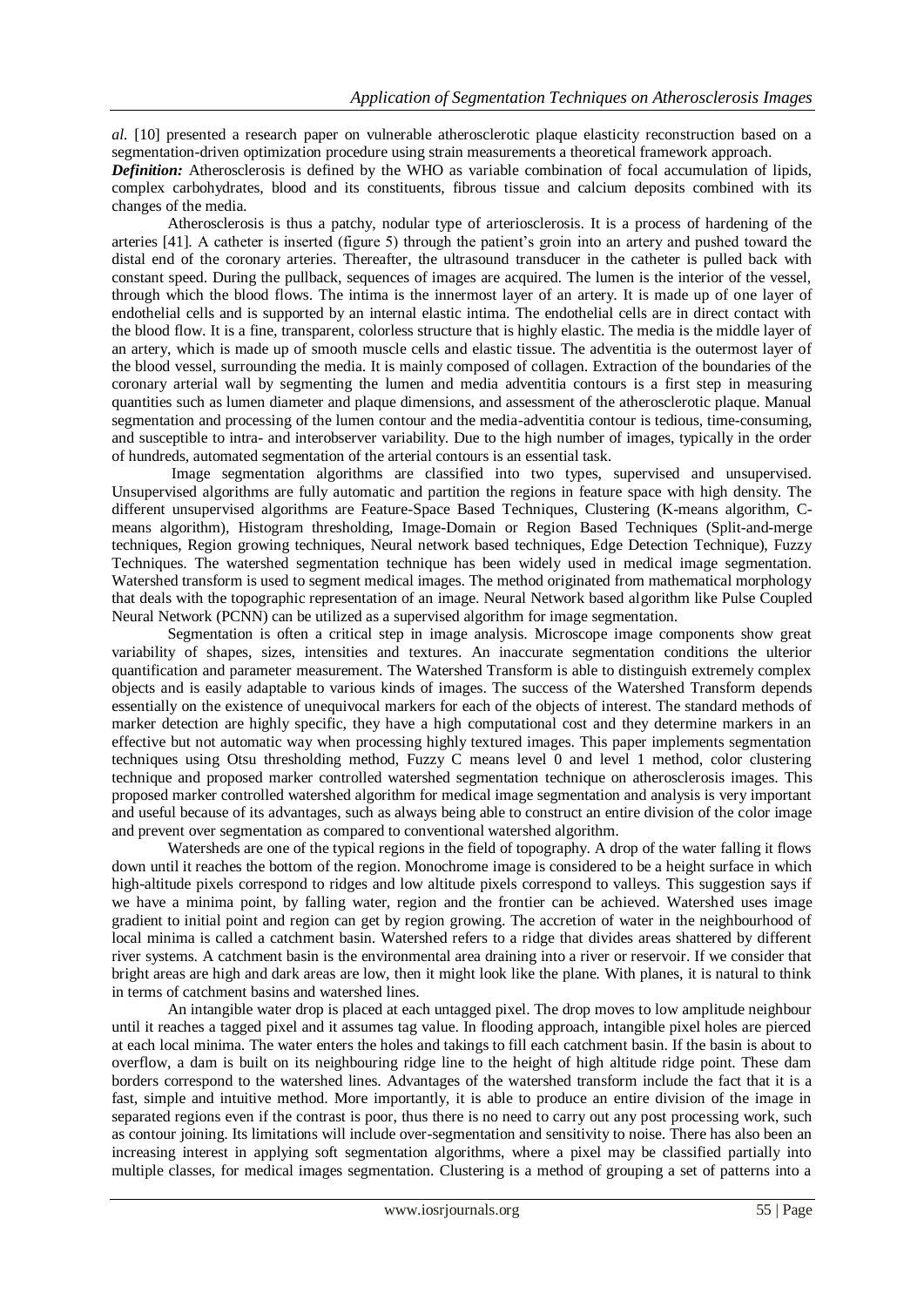number of clusters such that similar patterns are assigned to one cluster. Each pattern can be represented by a vector having many attributes. Clustering technique is based on the computation of a measure of similarity or distance between the respective patterns. A cluster is a collection of objects which are similar between them and are dissimilar to the objects belonging to other clusters. Unlike classification, in which objects are assigned to predefined classes, clustering does not have any predefined classes. The main advantage of clustering is that interesting patterns and structures can be found directly from very large data sets with little or none of the background knowledge. The cluster results are subjective and implementation dependent. K-means clustering is a simple clustering method with low computational complexity. The clusters produced by K means clustering do not overlap. The Fuzzy C-means clustering algorithm is a soft segmentation method that has been used extensively for segmentation of medical images. In this work, we use K-means clustering and Fuzzy C-means Clustering methods exclusively to produce a segmentation of the image. In this research paper we implemented color clustering algorithm, Fuzzy C Means clustering as well as marker controlled watershed segmentation algorithm separately for medical image segmentation. The Clustering algorithms are unsupervised learning algorithms, while the marker controlled watershed segmentation algorithm makes use of automated thresholding on the gradient magnitude map and post-segmentation merging on the initial partitions to reduce the number of false edges and over-segmentation.

Segmentation has wide application in medical field [11-15]. Having good segmentations will help clinicians and patients as they provide vital information for 3-D visualization, surgical planning and early disease recognition. Microscope image components show great variability of shapes, sizes, intensities and textures [16]. Moreover, during acquisition, it is necessary to establish a high number of parameters that result in the presence of noise, non-homogeneous illumination, fuzzy contours and low contrast. This characteristic results in an incorrect segmentation when applying conventional segmentation methods. Watershed Transform (WT) is a powerful morphological tool to segment texture images into regions of interest. This transform is adaptable to different types of images and capable of distinguishing extremely complex objects. The WT is a segmentation method based on regions, which classifies pixels according to their spatial proximity, the gradient of their gray levels and the homogeneity of their textures. To avoid over segmentation a single marker for each object of interest has to be selected [17].The selection of adequate markers on these kinds of images is a painful and sometimes fruitless task. Hence, the experienced observer defines markers in a semiautomatic way [18] [19] [20]. The automatic determination of markers is still a difficult goal to achieve. The current determination algorithms are highly dependent on the structure to be segmented [21] [22]. Moreover, they have a high computational cost and they determine markers in an effective but not automatic way when processing images [23].

The proposed algorithm uses, characteristics determined from the regions resulting from the oversegmentation produced by the watershed transform (WT) through regional minima. WT markers are selected as the cluster that represents the objects of interest. Finally WT is applied again over these new markers allowing an effective and robust segmentation of images. In this way two stage marker controlled watershed method is implemented.

# **II. Inputs, Methods And Results**

## **2.1. Input Images**

For this work, microscope images were used in order to evaluate the proposed algorithms due to the great difficulty that their segmentation presents. Cardiovascular microscopic images having atherosclerosis were used. In these images we need to segment the microscopic images in order to make a diagnosis. Image resolution is 3150 x 1446 pixels, 24 bpp. Figure 2(a) and 3(a) top original image is severe atherosclerosis of the aorta in which the atheromatous plaques have undergone ulceration along with formation of overlying mural thrombus. Figure 2(a) and 3(a) middle original image is coronary atherosclerosis with the complication of hemorrhage into atheromatous plaque, seen here in the center of the photograph. Such hemorrhage acutely may narrow the arterial lumen. Figure 2(a) and 3(a) bottom original image is Berkeley dataset image no. 317080, which is used here for algorithm validation.

# **2.2 Inputs and Methods**

The proposed methodology is a two stage process. The first process uses WS to produce a primary segmentation of the input image, while the second process applies the marker controlled watershed segmentation algorithm to the primary segmentation to obtain the final segmentation map. Figure 1 describes block diagram of the proposed method.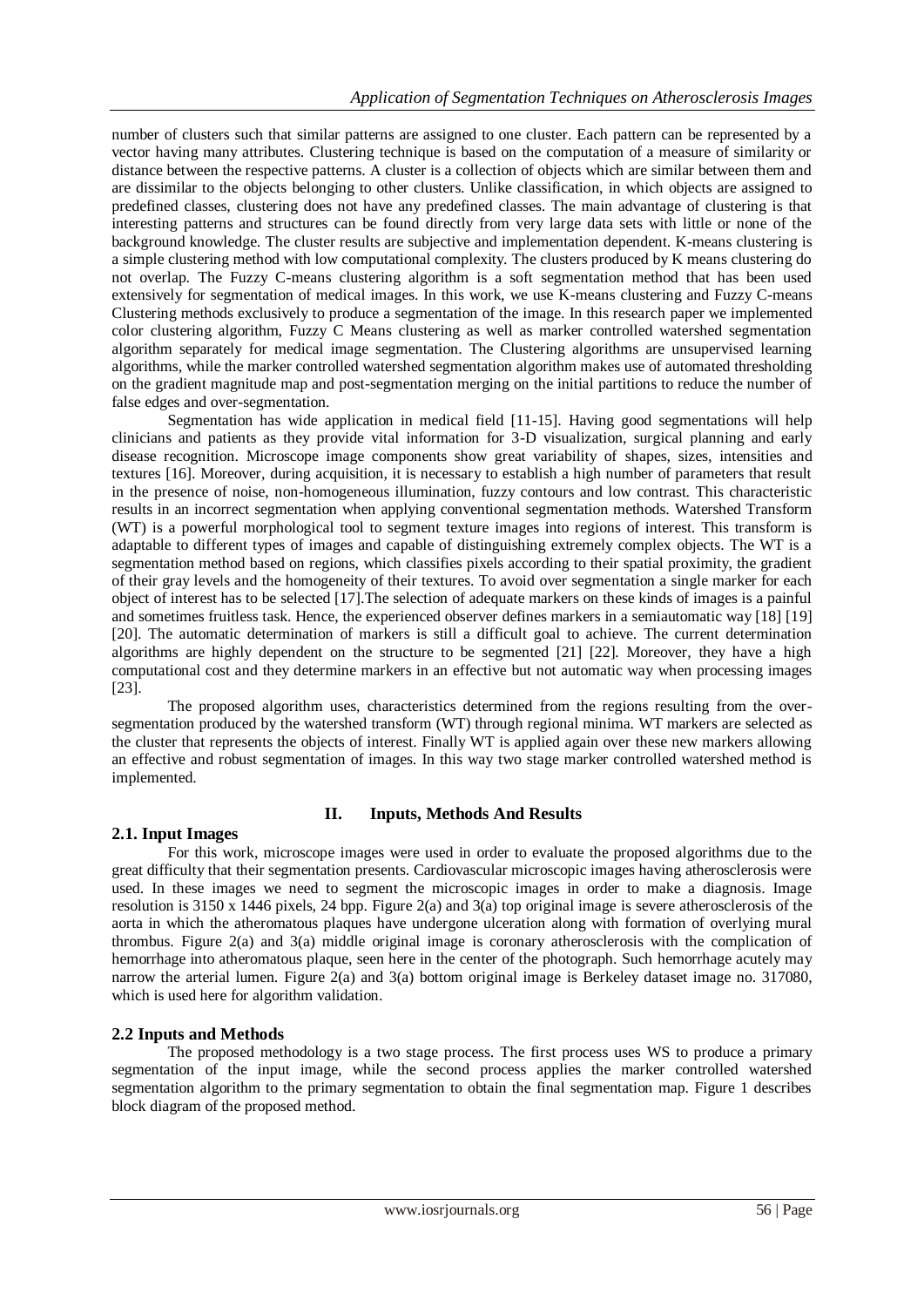

**Fig.1 Block diagram of proposed segmentation procedure**

## **2.2.1 Watershed Transformation Based Segmentation**

*1) Watershed Segmentation*

Detecting Touching Objects is a challenging problem. Using Watershed Segmentation this problem can be solved. Here we used various morphological functions to perform marker-control watershed segmentation. A potent and flexible method for segmentation of objects with closed contours, where the extremities are expressed as ridges is the Marker-Controlled Watershed Segmentation. In Watershed Segmentation, the Marker Image used is a binary Image comprising of either single marker points or larger marker regions. In this, each connected marker is allocated inside an object of interest. Every specific watershed region has a one-to-one relation with each initial marker; hence the final number of watershed regions determines the number of markers. Post Segmentation, each object is separated from its neighbours as the boundaries of the watershed regions are arranged on the desired ridges. The markers can be manually or automatically selected, automatically generated markers being generally preferred. A solution to limit the number of regional minima is to use markers to specify the only allowed regional minima. The watershed transformation is a powerful tool for image segmentation. The segmentation of images by means of the watershed transform and the use of markers have many advantages: **1]** the watershed transform provides closed contours by construction. **2]** It avoids severe over-segmentation. In watershed segmentation topographic interpretation, there are 3 types of points: **1)** Points belonging to a regional minimum **2)** Points at which a drop of water would fall to a single minimum (The *catchment basin* or *watershed* of that minimum.) **3)** Points at which a drop of water would be equally likely to fall to more than one minimum. (The *divide lines* or *watershed lines*.) The elements labelled 1 belong to the first watershed region, the elements labelled 2 belong to the second watershed region, and so on. If the elements labelled 0 do not belong to a unique watershed region. These are called watershed pixels. 8-connected neighbourhoods are used for watershed implementation.

A gray scale image can be interpreted as the topographic image of land relief. It can be indicated that the gray intensities of higher amplitude correspond to plains and mountains and the lower intensity ones correspond to valleys and rivers [24] [25]. Using the characteristics of these images we define a technique of digital image processing called Watershed Transform (WT), which through the flooding of the valleys, is capable of recognizing similar topographical areas, surrounded by mountain ridges. The WT is a segmentation method based on regions, which classifies pixels according to their spatial proximity, the gradient of their gray levels and the homogeneity of their textures [26] [27]. With the objective of segmenting an image in gray levels, prior to the application of the WT, a gradient image must be obtained, where the levels of the contours of the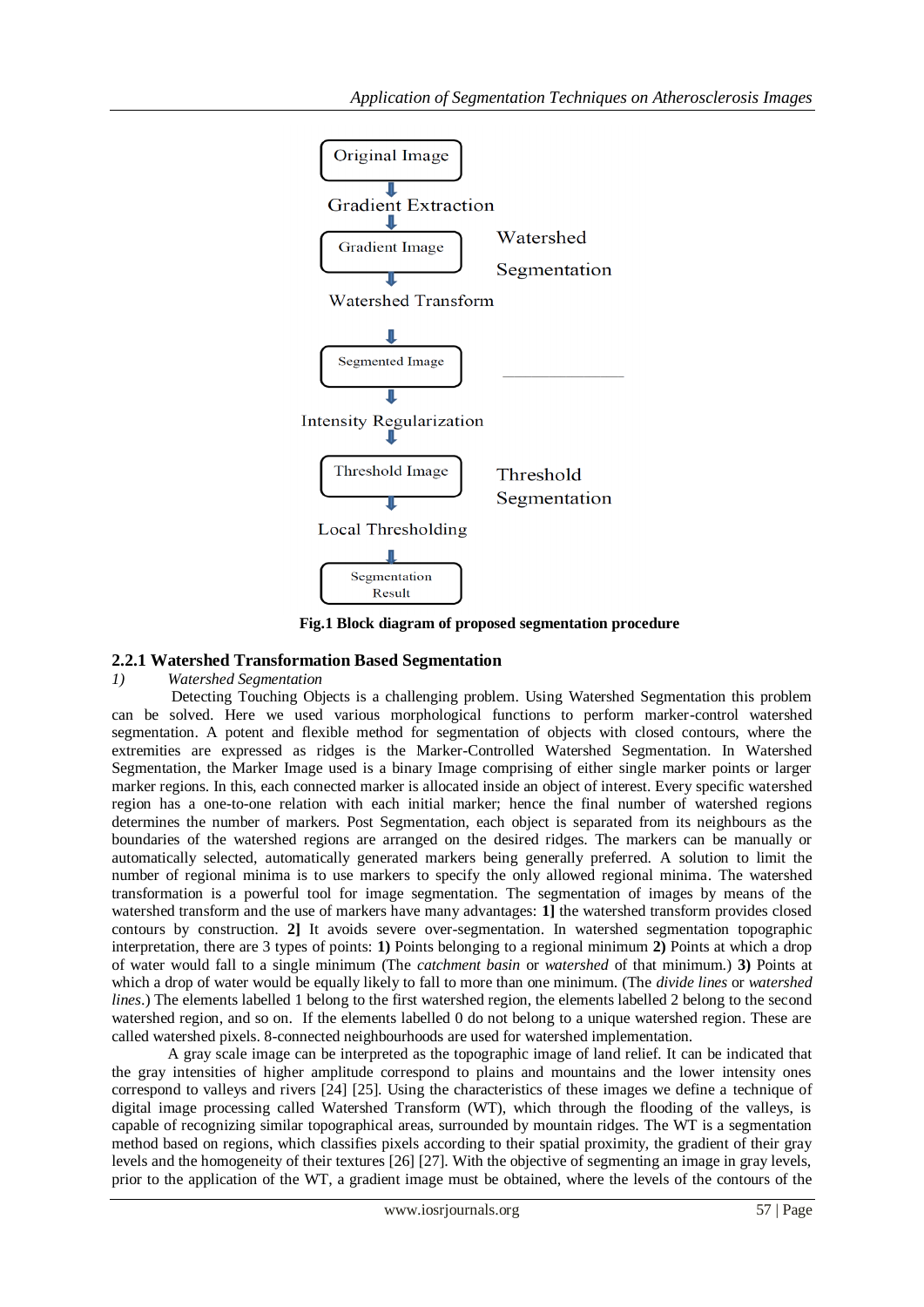objects to be segmented represent an area of elevated gray intensity. The areas of low intensity give way to the basins where the water would flow and flood the topography of the image. The elevations in gray levels generated by the contours would remain and give way to the segmentation of the image through the resulting watershed lines [17] [26]. Mathematical morphology allows us to obtain a gradient which is highly adaptable to different kinds of images with a higher precision than conventional algorithms. In this paper we used the morphological gradient to obtain the intermediate image before applying the WT [28] [29].

The classic WT floods the gradient image from its regional minima. In non-homogeneous or noise embedded images there is not a one to one relation between regional minima and objects of interest. This results in an over segmentation in the majority of images, in other words, after WT each of the objects is represented by more than one region [17-19] [26] [30]. To avoid this over segmentation we resort to the selection of a single marker for each object of interest. Theses markers or seeds initiate the flooding algorithms indicating the sector that gives rise to the basins. Based on these characteristics we can conclude that the success of the WT depends mainly upon the characteristics of the markers.

#### **2.2.2 Fuzzy C-means algorithm**

Fuzzy C-M clustering [31] (FCM), also called as ISODATA, is a data clustering method in which each data point belongs to a cluster to a degree specified by a membership value. FCM is used in many applications like pattern recognition, classification, and image segmentation. FCM [32] divides a collection of n vectors c fuzzy groups and finds a cluster centre in each group such that a cost function of dissimilarity measure is minimized. FCM [33] uses fuzzy partitioning such that a given data point can belong to several groups with the degree of belongingness specified by membership values between 0 and 1. This algorithm is simply an iterated procedure. The algorithm is given below:

1] Initialize the membership matrix  $U$  with random values between 0 and 1.

2] Calculates C fuzzy cluster center  $C_i$ ,  $i = 1, 2,...$  C ., using the following equation:

$$
C_i = \frac{\sum_{j=1}^{n} u_{ij}^m x_j}{\sum_{j=1}^{n} u_{ij}^m}
$$
 (1)

3] Compute the cost by following equation. Stop when it is below a certain threshold or it improves over previous iteration.

$$
J(U, C_{1,\dots, C_c}) = \sum_{i=1}^{c} J_i = \sum_{i=1}^{c} \sum_{j=1}^{n} u_{ij}^{m} d_{ij}^{2}
$$
\n(2)

4] Compute a new  $U$  by the equation. Go to step 2.



5]

There is no guarantee ensures that FCM [34] converges to an optimum solution. The performance is based on the initial cluster centers. FCM also suffers from the presence of outliers and noise and it is difficult to identify the initial partitions.

#### **2.2.3 Color Cluster segmentation**

We also implemented color cluster segmentation algorithm. Features extracted from over segmentation resulting regions, after applying WT from its regional minima, are used as input to a clustering algorithm [23] [35]. There are different methods that group these regions to segment images; however none uses them to obtain the markers for the WT [36]. The basis for the development of this algorithm was to reduce the sensitivity of the algorithm to noise and irrelevant objects and to increase its robustness to process medical images with different features. We used two clustering algorithms. First the k means algorithm was used [22] [25] [37]. This unsupervised algorithm requires the specification of the number of classes in which the data set is going to be partitioned. To each class there is a corresponding cluster centre so that the distance of each pattern to its center

(3)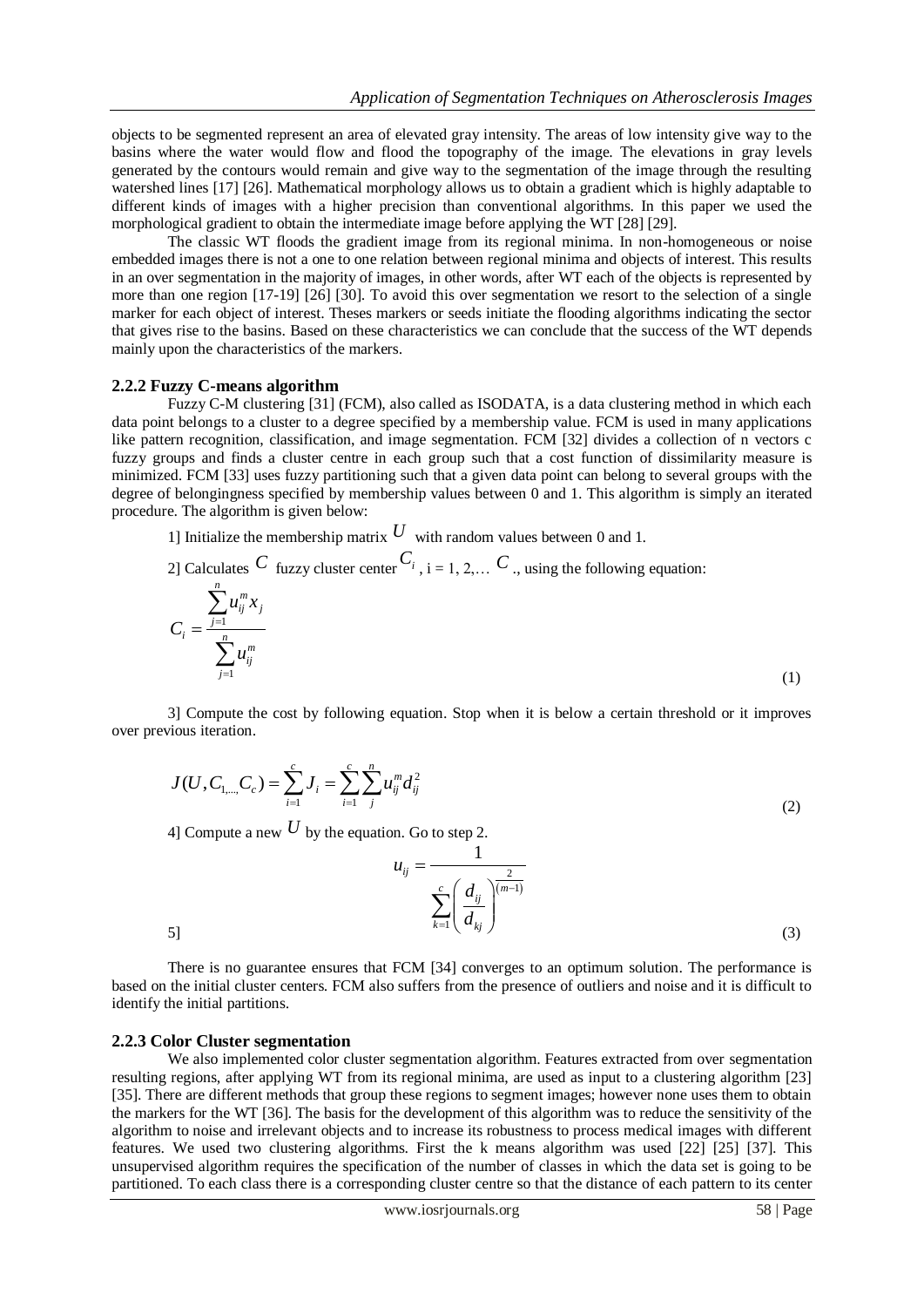is minimal. The partition is done by measuring, in an iterative process, the distance between each pattern to its cluster center, and computing again the centres until there is no change. In a second stage the fuzzy k-means algorithm was used [21] [25]. This algorithm is based on fuzzy logic and assigns to each pattern a level of belonging to each class instead of offering a unique aggrupation of them.

Different regions are obtained by applying the WT to the original image. The mean and standard deviation of each region characterize different components in the images. The k-means algorithm applied to the features in those regions determined effectively the internal markers of the objects. The fuzzy k-means did not classify correctly the markers of any kind of regions. We applied morphological operators to the class that represents the objects to generate the internal markers. The markers of the background, external markers, were obtained eroding the internal markers complements. This procedure resulted in adequate segmentations when internal markers sizes are similar to the size of the objects. The gradient of the medical images does not have a visible contrast, making it difficult to apply the flooding algorithms. The method based on clustering is malleable and can be applied to all kinds of images. Consequently, by obtaining internal and external markers of a considerable size the results were improved. These properties of the markers were attained due to the use of the algorithm developed from the over segmentation.

### **2.2.4 K-means algorithm**

K-means algorithm [31] is under the category of Squared Error-Based Clustering (Vector Quantization) and it is also under the category of crisp clustering or hard clustering. K-means algorithm is very simple and can be easily implemented in solving many practical problems. K-Means is ideally suitable for biomedical image segmentation since the number of clusters (k) is usually known for images of particular regions of human anatomy. Steps of the K-means algorithm are given below:

- 1) Choose k cluster centers to coincide with k randomly chosen patterns inside the hyper volume containing the pattern set (C).
- 

2) Assign each pattern to the closest cluster center. i.e. 
$$
(C_i, i=1, 2...C)
$$
  
\n3) Recomputed the cluster centers using the current cluster membership. (U):  
\n
$$
u_{ij} = \begin{cases} 1, & \text{if } ||x_j - c_i||^2 \le ||x_j - c_k||^2, & \text{for each } k \neq i \\ 0, & \text{otherwise} \end{cases}
$$

5) If convergence criterion is not met, go to step 2 with new cluster centers by the following equation, i.e. minimal decrease in squared error:

$$
c_i = \frac{i}{G_i} \sum_{k, X_k \in G_i} X_k
$$
\n
$$
|G| \qquad G_i = \sum_{i=1}^{n} u_{ij}
$$
\n
$$
(5)
$$

6)

Where,  $|G_i|$  is the size of  $G_i$  or 1 *j*

The performance of the K-means algorithm depends on the initial positions of the cluster centers.

This is an inherently iterative algorithm. And also there is no guarantee about the convergence towards an optimum solution. The convergence centroids vary with different initial points. It is also sensitive to noise and outliers. It is only based on numerical variables. Coronary atherosclerosis images were processed with a clustering algorithm. Figure 2(e) shows the images resulting from the application of the clustering algorithm and figure 3(e) shows corresponding cluster plots. The Atherosclerosis images successful segmentation can be seen.

#### **2.2.5 Watershed Transform based algorithm:**

- **Step 1** Application of the WT using the regional minima as markers. The result is a matrix that assigns a label to each pixel indicating the regional minima to which it belongs.
- **Step 2** The regions resulting from the WT are analysed to obtain features from each one of them to distinguish the objects of interest based on their texture. Mean and standard deviation are computed from the intensities that are found inside the regions.
- **Step 3** The features vectors are used as input for the k-means algorithm.
- **Step 4** An image is obtained with only the class that distinguishes the objects of interest.
- **Step 5** Application of the morphological opening and closing operators on the markers to obtain the object markers, or internal markers [28] [29]. These operators join adjacent regions because they correspond

(4)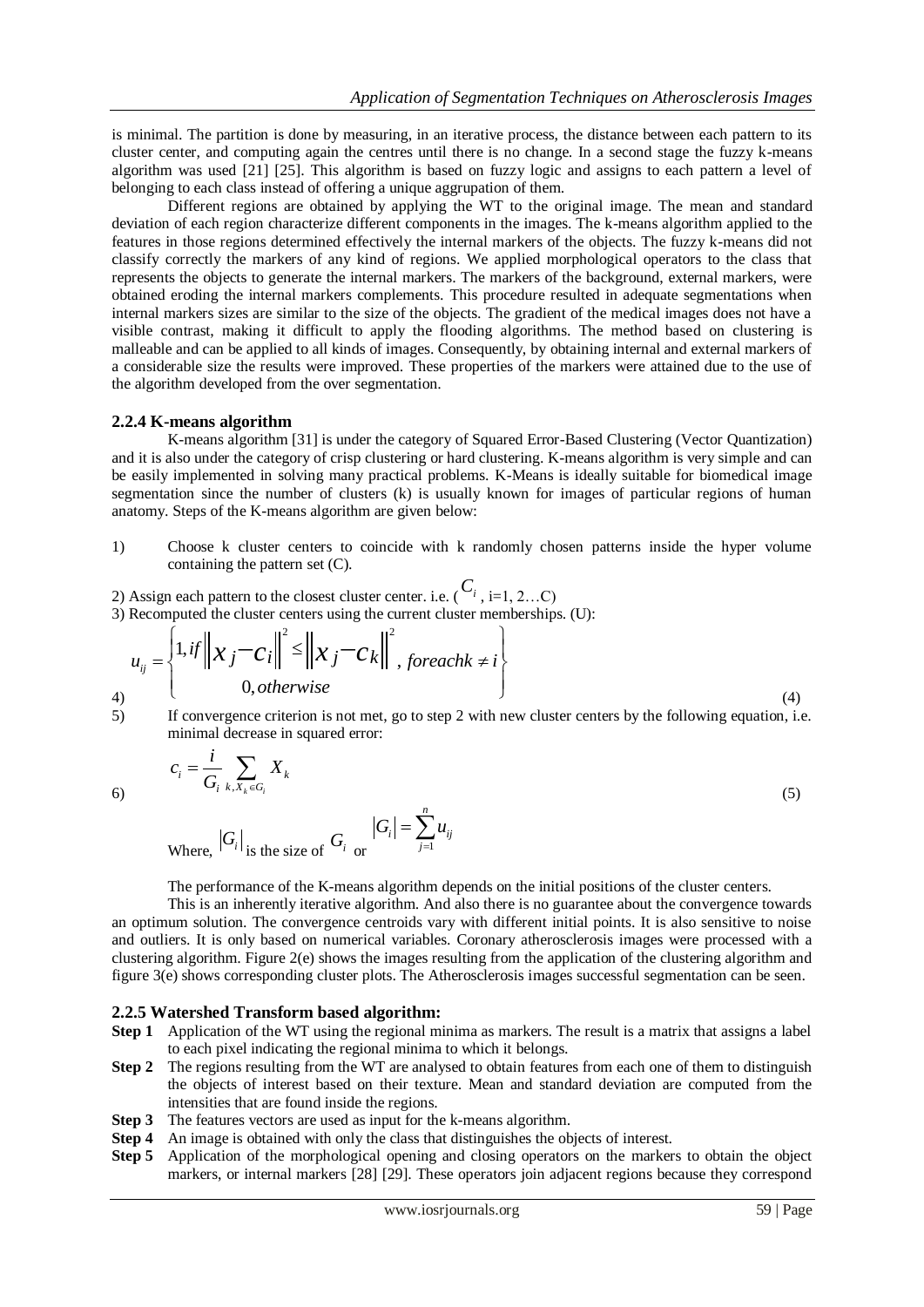to the same object and eliminate regions that do not belong to the wanted objects. The previous result is slightly eroded to eliminate the regions that belong to the possible borders of the objects. As a final result we obtain the image that is to be used as the internal marker for the WT.

- **Step 6** Application of the morphological erosion to the complement of the internal markers, to obtain the background markers, or external markers.
- **Step 7** Application of WT using the internal and external markers computed in the previous steps, over the morphological gradient of the original image.

## **2.2.6 Proposed Marker Controlled Watershed Segmentation algorithm:**

Segmentation using the watershed transforms works well if you can identify, or mark, foreground objects and background locations. The gradient magnitude of the primary segmentation is obtained by applying the Sobel operator. The Canny edge detector was also experimented on, but it was found that the results obtained by both methods are comparable. Hence, we decided on the Sobel filter as the Canny edge detector has higher complexity. In addition, the Sobel filter has the advantage of providing both a differencing and smoothing effect. Marker controlled watershed segmentation follows this basic procedure:

- 1) Compute a segmentation function. This is an image whose dark regions are the objects we are trying to segment.
- 2) Compute foreground markers. These are connected blobs of pixels within each of the objects.
- 3) Compute background markers. These are pixels that are not part of any object.
- 4) Modify the segmentation function so that it only has minima at the foreground and background marker locations.
- 5) Compute the watershed transform of the modified segmentation function. Finally the WT was applied to the gradient image of the original image using the markers obtained in the previous steps. It was not possible to obtain this result with other conventional methods of image segmentation.

Openings with structuring elements of 3x3 pixels were applied, obtaining unequivocal and homogeneous internal markers for each one of the objects of interest. To apply the WT it is necessary to mark not only the objects but also the background. We need to define the internal markers for the objects of interest as well as the external markers. The latter ones were obtained through the morphological erosion of the complement of the internal markers. To obtain the object markers, or internal markers, morphological opening and closing operators are applied. These unite the adjacent regions that correspond to the same object and eliminate the regions that do not belong to the wanted objects. Then the result is eroded to eliminate the regions that belong to the possible borders of the objects. As a result the internal markers for the WT are obtained. The background markers or external markers are obtained eroding the complement to the internal markers. Finally, the WT is again calculated with the internal and external markers previously determined and the morphological gradient of the original image. Figure 3(c) shows the resulting segmentation. Medical images were successfully segmented. It was possible to analyse atherosclerosis images that could not be segmented with other algorithms of marker detection. The morphological operations and WT have a minimal computational cost. The error of the algorithms can be determined by a parameter μ based on the symmetrical distance and the Hausdorff distance [38].

Segmentation using the watershed transforms works well if we can identify, or "mark," foreground objects and background locations. Marker-controlled watershed segmentation (figure 6) follows this basic procedure:

**Step 1:** Read in the original color microscopic images of coronary artery and convert it to grayscale.

**Step 2:** Use the gradient magnitude as the segmentation function. Compute a segmentation function. Input various microscopic images whose regions are the objects to be segmented. The gradient is high at the borders

of the objects and low (mostly) inside the objects. Gradient can be computed by Gradmag =  $\sqrt{I_x^2 + I_y^2}$  . The watershed transform directly on the gradient magnitude will generate "over segmentation", so markers are introduced in the image.

**Step 3:** Mark the foreground objects. These are connected blobs of pixels within each of the objects. The foreground markers, which must be connected blobs of pixels inside each of the foreground objects. Here we used morphological techniques called "opening-by-reconstruction" and "closing-by-reconstruction". These operations will create flat maxima inside each object. Opening is erosion followed by dilation, while openingby-reconstruction is erosion followed by a morphological reconstruction. To obtain good foreground markers, reconstruction-based opening and closing are more effective than standard opening and closing at removing small imperfections without affecting the overall shapes of the objects, for that compute the regional maxima. Ideally we don't want the background markers to be too close to the edges of the objects we are trying to segment. We'll "thin" the background by computing the "skeleton by influence zones". This can be done by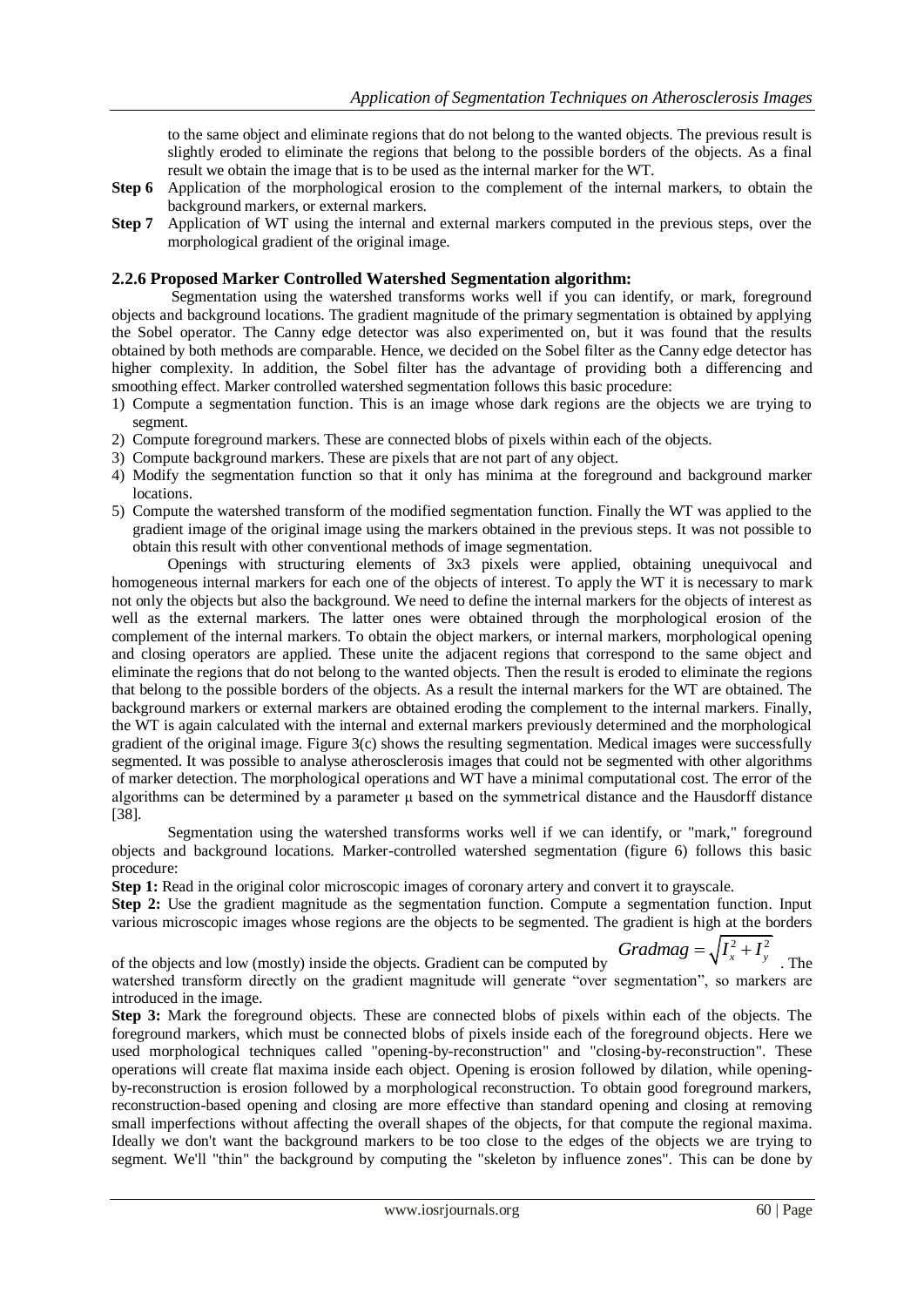computing the watershed transform of the distance transform of black and white image, and then looking for the watershed ridge lines (ideally zero) of the result.

**Step 4:** Compute background markers. These are pixels that are not part of any object. The markers of the background or external markers were obtained by morphological erosion of the internal markers complements. This procedure resulted in adequate segmentations when the internal markers and the objects of interest are of

similar size. Perform minima imposition through morphological reconstruction by erosion of  $(f_g + 1) \wedge f_m$ )

from  $f_m$  which can be written by  $f_{g_{min}} = R^E_{(f_g+1)\wedge f_m}(f_m)$  $f_{g\min} = R^E_{(f_{g}+1)\wedge f_m}(f_m)$ so that markers are only at the single minima (figure

1(a)). Thus we obtain automatic selection of markers. Where,  $f_g$  = gradient image having many local minima;

 $f_m$  = marker image;  $R^E$  = Region created through morphological reconstruction by erosion;  $f_{gmin}$  = single global minimum morphological reconstruction.

**Step 5:** Modify the segmentation function so that it only has minima at the foreground and background marker locations. Here, modify the gradient magnitude image, so that its only regional minima occur at foreground and background marker pixels.

**Step 6:** Compute the watershed transform (second time) of the modified segmentation function. In this application on microscopic images of coronary arteries, we have applied two stage watershed algorithms to take care for over segmentation.

**Step 7:** Obtained threshold image. Here threshold selected for the skeleton of the image.

**Step 8:** Representation and Visualization of the results in form of color watershed. For better interpretation of results, one visualization technique is to superimpose the foreground markers, background markers, and segmented object boundaries on the original image.

**Step 9:** To help interpret the result, superimpose the color segmented image on the original image.

The intuitive idea underlying the notion of watershed comes from the field of topography: a drop of water falling down on a topographic surface follows a descending path and reaches a regional minimum area. The watershed may be thought of as the separating lines of the domain of attraction of drops of water.

The regions of a watershed, also called catchment basins, are associated with the regional minima of the map. In other words, each catchment basin contains a unique regional minimum, and conversely, each regional minimum is included in a unique catchment basin: the regions of the watershed are the connected components of an extension relative to the minima. They are separated by a set of edges from which a drop of water can flow down towards different minima.

#### **2.2.7 Assessment parameters:**

**A]** The structural similarity (SSIM) index [39] is a method for measuring the similarity between two images. The SSIM index is a full reference metric, in other words, the measuring of image quality based on an initial uncompressed or distortion-free image as reference. SSIM is designed to improve on traditional methods like peak signal-to-noise ratio (PSNR) and mean squared error (MSE), which have proved to be inconsistent with human eye perception.

The SSIM metric is calculated on various windows of an image. The measure between two windows *x* and *y* of common size *N*×*N* is:

$$
SSIM(x, y) = \frac{(2\mu_x \mu_y + c_1)(2\sigma_{xy} + c_2)}{\mu_x^2 + \mu_y^2 + c_1(\sigma_x^2 + \sigma_y^2 + c_2)}
$$

With

 $\mu$ <sub>x</sub> The average of  $\chi$ ;  $\mu$ <sub>y</sub> The average of  $\mathcal{Y}$ ;  $\sigma_x^2$  The variance of  $x$ ;  $\sigma_{y}^{2}$  The variance of  $y$ ;  $\sigma_{xy}$  The covariance of  $x$  and  $y$ ;  $c_1 = (k_1 L)^2$ ,  $c_2 = (k_2 L)^2$  two variables to stabilize the division with weak denominator; (6)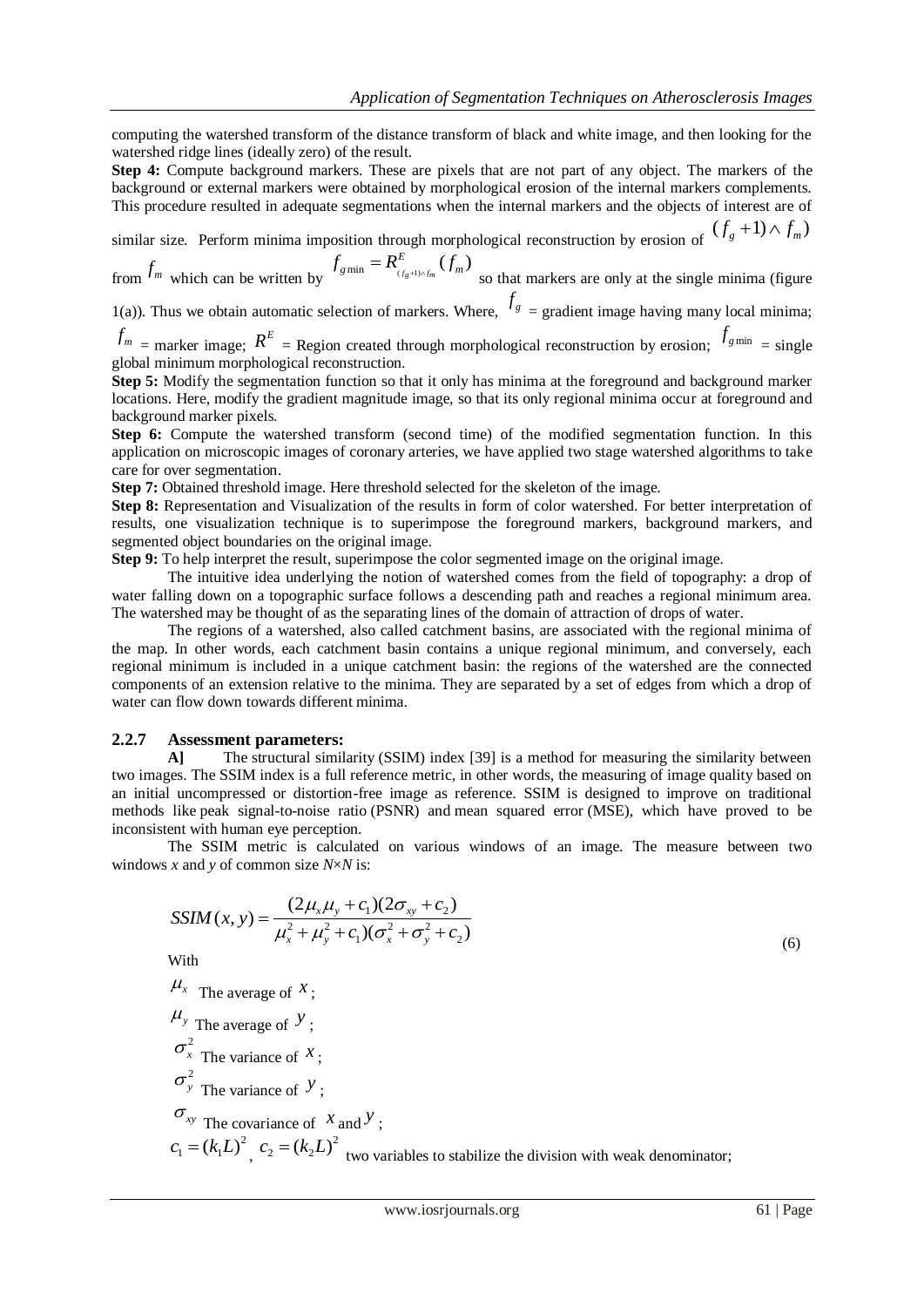*L* The dynamic range of the pixel-values (typically this is  $2^{\text{\#bitsperpixel}} - 1$ <sub>);</sub>  $k_1 = 0.01$  and  $k_2 = 0.03$  by default.

In order to evaluate the image quality this formula is applied only on luma. The resultant SSIM index is a decimal value between -1 and 1, and value 1 is only reachable in the case of two identical sets of data.

**B]** The universal image quality index (UIQI or Q) which measures the distortion between two images. The dynamic range of Q is between -1 and 1, the best value of  $Q = 1$  is achieved if and only if the two images are equal. Higher the Q values, the less will be the distortion between the original and the processed image.

## **III. Results and Discussion**

We implemented these algorithms on a 64 bit operating system Window 7(Ultimate), Mat Lab 7.11.0 (R2010b) [40] (Intel Core i5 3.6 GHz and 4GB RAM). In this research paper, we compared results of Otsu thresholding, Fuzzy C-means clustering, K-means clustering and marker controlled watershed algorithm. And also we showed that our proposed method produced segmentation maps which gave fewer partitions than the segmentation maps produced by the conservative watershed algorithm.



Fig. 2 Results of Otsu, FCM0 level, FCM1 level and Color Clustering (CC) Segmentation Techniques (a) Original images of Atherosclerosis, Coronary Atherosclerosis (b) Results of Otsu Thresholding method (c) Results of Fuzzy C Means level 0 method (d) Results of Fuzzy C Means level 1 method (e) Segmentation result of CC technique.



Fig. 3 Results of proposed marker control Watershed (MCWS) Segmentation Technique (a) Original images of Atherosclerosis, Coronary Atherosclerosis (b) Gradient magnitude of original image of figure 3(a) with MCWS (c) Colored segmentation using MCWS (d) Colored segmentation superimposed on original image of figure 3(a) (e) Graph using CC technique.

| Name of<br><b>Parameters</b> | <b>Formulas</b>                                                                  | <b>Ideal or Desired</b><br>Value |
|------------------------------|----------------------------------------------------------------------------------|----------------------------------|
| Mean Square Error            | $\boldsymbol{M}$<br>$-x_{m,n}$ )<br>$\mathcal{X}_{m,n}$<br>$M\!I$<br>$m=1$ $n=1$ | Lower                            |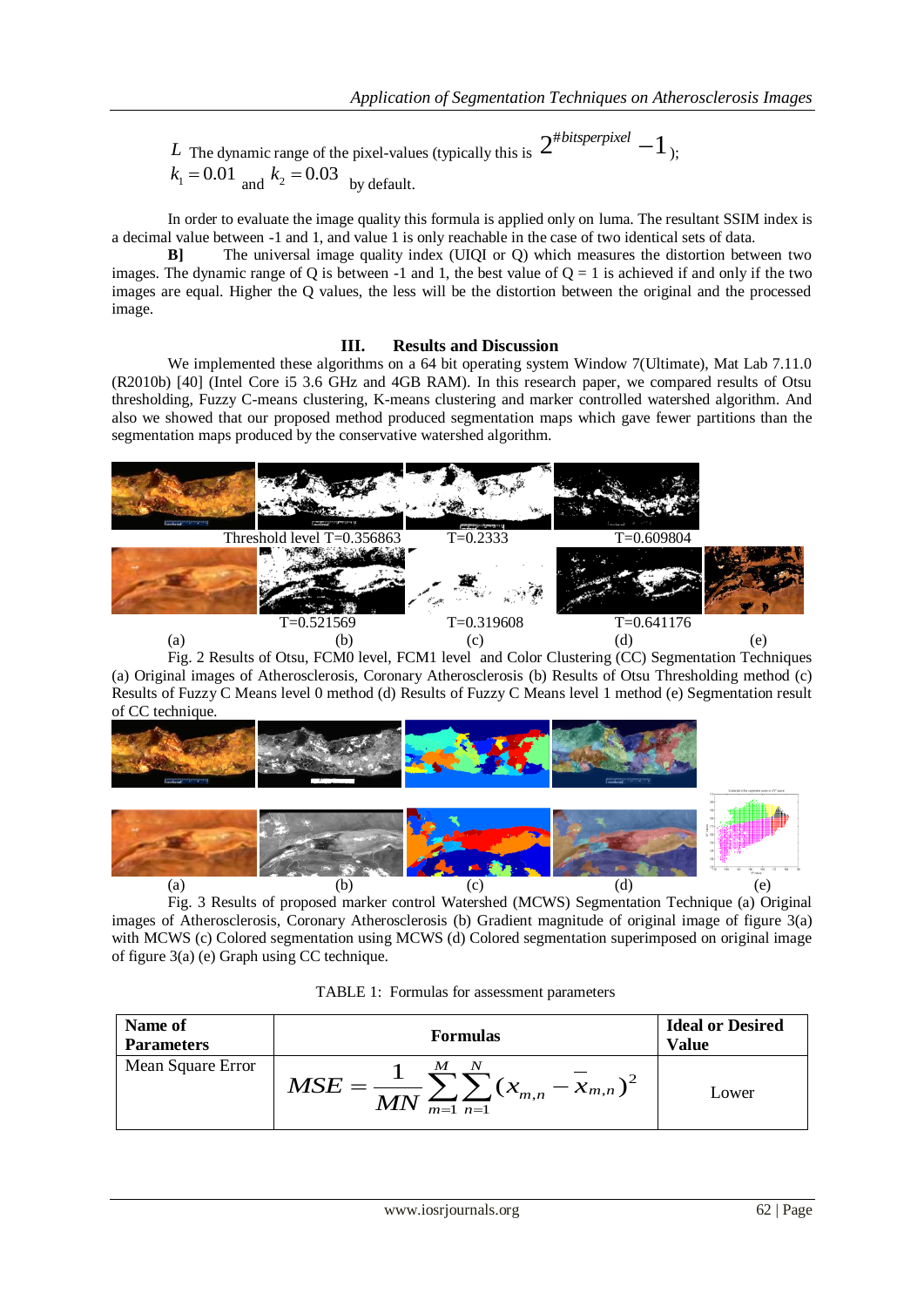*Application of Segmentation Techniques on Atherosclerosis Images*

|                               | <i>repriending a beginemation recurrights on runeroscierosis mage.</i>                                                                       |        |
|-------------------------------|----------------------------------------------------------------------------------------------------------------------------------------------|--------|
| Peak Signal to<br>Noise Ratio | $PSNR = 10 \log \frac{(2^{n}-1)^{2}}{MSE} = 10 \log \frac{255^{2}}{MSE}$                                                                     | Higher |
| Normalized<br>Absolute Error  | $NAE = \sum_{m=1}^{M} \sum_{n=1}^{N}  x_{m,n} - \overline{x}_{m,n}  / \sum_{n=1}^{N}$<br>$\sum_{m=1}^{\infty} \sum_{n=1}^{\infty}  x_{m,n} $ | Lower  |

TABLE 2: Results of segmented image of Atherosclerosis figure 3(c) upper with assessment parameters

| Sr.<br>No.     | <b>Methods</b>   | <b>MSE</b> | <b>PSNR</b> | <b>NAE</b> | <b>STD</b> | CoV    | <b>UIQI</b> | Corr<br><b>Coeff</b> | <b>SSIM</b> |
|----------------|------------------|------------|-------------|------------|------------|--------|-------------|----------------------|-------------|
| 1              | <b>MCWS</b>      | 5709.3     | 10.5650     | 0.8573     | 71.0361    | 2207.9 | 0.4539      | 0.4876               | 0.4570      |
| 2              | Otsu             | 6204.9     | 10.2034     | 0.8135     | 120.7704   | 6764.3 | 0.6770      | 0.8792               | 0.6778      |
| 3              | FCM <sub>0</sub> | 15290      | 6.2867      | 1.3402     | 119.8344   | 5236   | 0.4299      | 0.6859               | 0.4309      |
| $\overline{4}$ | FCM1             | 5549       | 10.6887     | 0.7784     | 79.2966    | 3187.4 | 0.4607      | 0.6310               | 0.4624      |

TABLE 3: Results of segmented image of Coronary atherosclerosis figure 3(c) lower with assessment parameters

| Sr.<br>No. | <b>Methods</b> | <b>MSE</b> | <b>PSNR</b> | <b>NAE</b> | <b>STD</b> | CoV         | <b>UIQI</b> | <b>Corr</b><br><b>Coeff</b> | <b>SSIM</b> |
|------------|----------------|------------|-------------|------------|------------|-------------|-------------|-----------------------------|-------------|
|            | <b>MCWS</b>    | 4253.4     | 11.8434     | 0.4389     | 53.8765    | 537.5480    | 0.2683      | 0.3435                      | 0.2785      |
| 2          | <b>CCT</b>     | 9632.1     | 8.2936      | 0.5338     | 58.7586    | $-430.4538$ | $-0.1560$   | $-0.2522$                   | $-0.1435$   |
| 3          | Otsu           | 9363.1     | 8.4166      | 0.7129     | 114.3957   | 2430.9      | 0.3455      | 0.7324                      | 0.3482      |
| 4          | <b>FCM0</b>    | 15604      | 6.1984      | 0.9415     | 42.7048    | 346.7194    | 0.2139      | 0.2798                      | 0.2269      |
| 5          | FCM1           | 14703      | 6.4567      | 0.9037     | 71.2572    | 602.0788    | 0.0860      | 0.2912                      | 0.0894      |

**Abbreviations:** MCWS=Marker Control Watershed Segmentation method; Otsu= Otsu Thresholding method; CCT=Color Clustering Technique; FCM0=FCM 0 level method; FCM1=FCM 1 level method; MSE=Mean Square Error; PSNR=Peak Signal to Noise Ratio; NCC=Normalized Cross Correlation; AD= Average Difference; SC=Structural Content; NAE= Normalized Absolute Error; STD=Standard Deviation; CoV= Covariance; UIQI=Universal Image Quality Index; Corr Coeff = Correlation Coefficient; SSI=Structural Similarity Index Matrix.



Figure 4 Region of interest of segmented image with proposed technique for coronary atherosclerosis with the complication of hemorrhage into atheromatous plaque.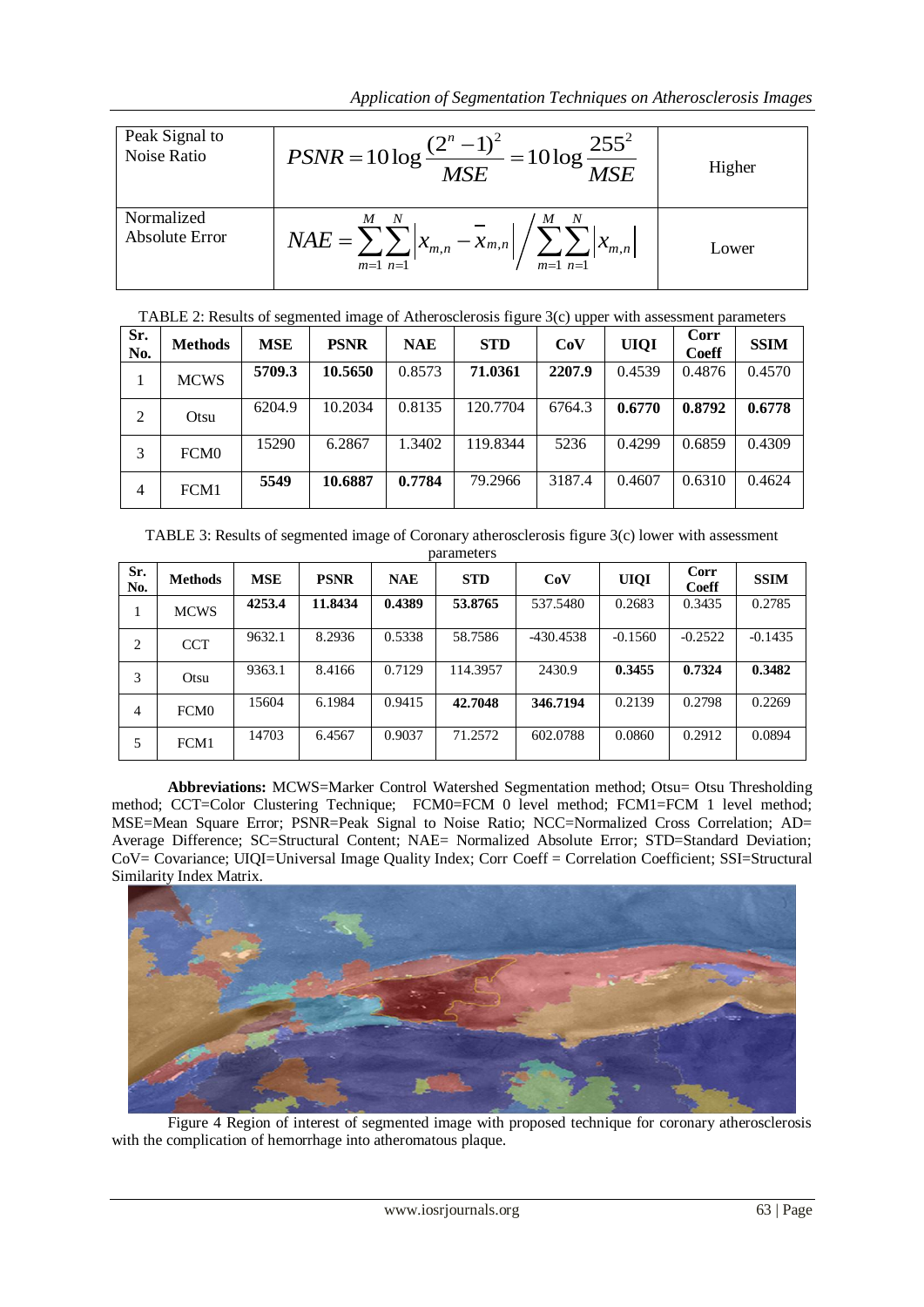

Figure 5: Insertion of Catheter in coronary arteries to remove plaque [41].

We applied our proposed methodologies of K Means clustering, Fuzzy C-means clustering and marker controlled watershed algorithm to medical images of the atherosclerosis images and obtained general segmentation maps of them. Fig. 2 shows the results of Otsu, FCM0 level, FCM1 level and Color Clustering (CC) Segmentation Techniques. Fig. 2 (a) is the original images of Atherosclerosis of aorta and Coronary Atherosclerosis. Fig. 2 (b-e) shows the results of Otsu thresholding method, results of fuzzy C means level 0 methods, and results of fuzzy C means level 1 method and segmentation result of CC technique respectively. Otsu, FCM0 level, FCM1 level and Color Clustering (CC) Segmentation Techniques are considered for comparisons because those methods provide segmentation results which are visually and quantitative way comparable with our proposed segmentation technique MCWS.



Figure 6: Representation of proposed watershed transformation in two dimensions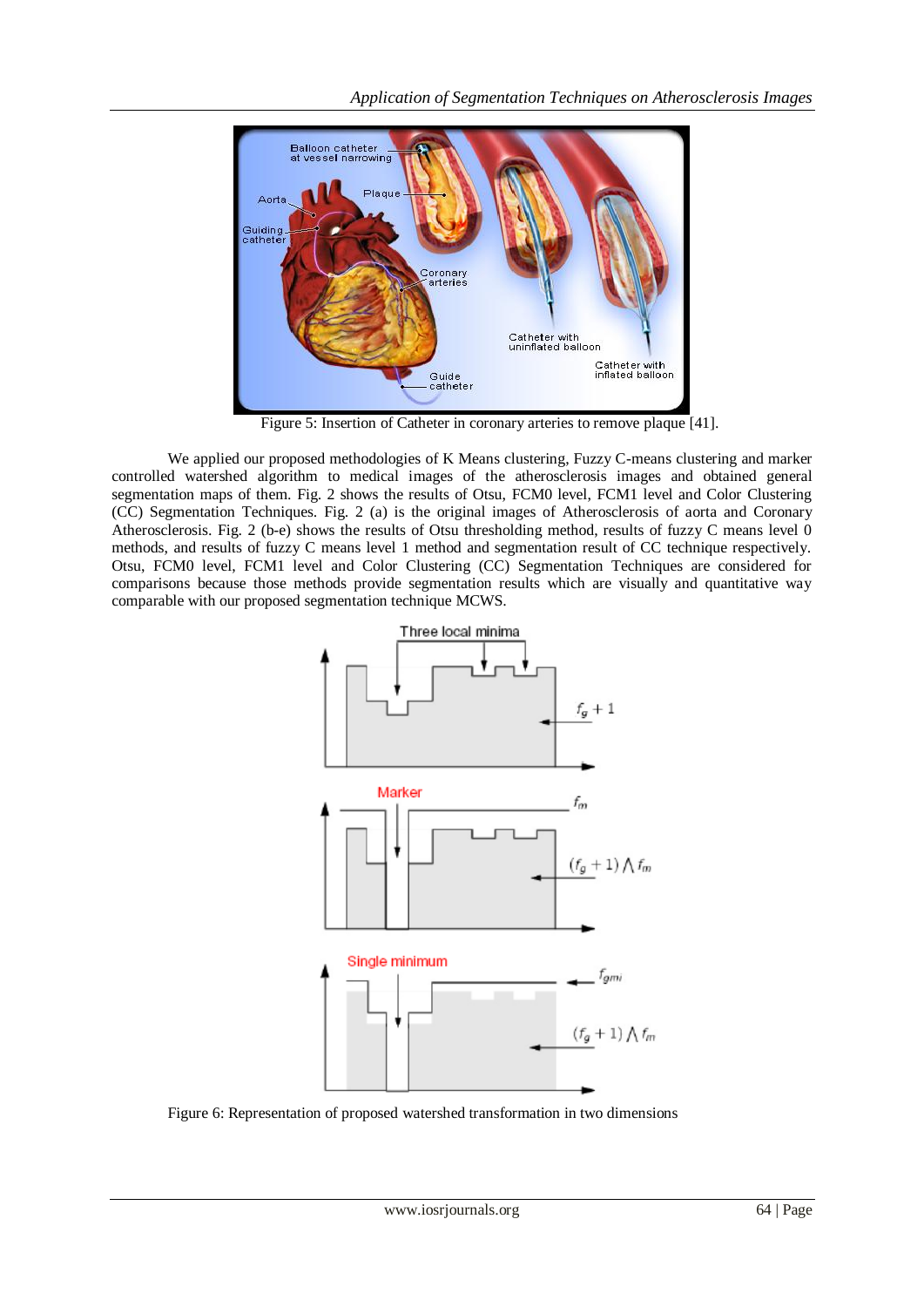|                      | TABLE 4. Values for Region of Interest of segmented mage of rigule 4 |       |               |        |           |           |               |             |             |  |
|----------------------|----------------------------------------------------------------------|-------|---------------|--------|-----------|-----------|---------------|-------------|-------------|--|
| Image                | Area                                                                 | Mean  | <b>StdDev</b> | Perim. | Circ.     | Feret     | <b>IntDen</b> | <b>Skew</b> | <b>Kurt</b> |  |
| Fig<br>3(d)<br>lower | $\overline{ }$<br>66                                                 | 86.67 | 25.31         | 8.524  | 0.3<br>05 | 2.9<br>38 | 153.0<br>−−   | 0.65        |             |  |

| TABLE 4: Values for Region of Interest of segmented image of figure 4 |  |  |  |
|-----------------------------------------------------------------------|--|--|--|
|                                                                       |  |  |  |

**Abbreviations:** StdDev=Standard Deviation; Perim. =Perimeter; Circ=Circularity; IntDen=Integrated Density; Skew=Skewness; Kurt= Kurtosis.

Fig. 3 shows the results of proposed marker control Watershed (MCWS) Segmentation Technique. Fig. 3 (a) is the original images of Atherosclerosis of aorta and Coronary Atherosclerosis. Fig. 3 (b-e) represent the gradient magnitude of original image of figure 3(a) with MCWS , colored segmentation using MCWS , colored segmentation superimposed on original image of figure 3(a) and Graph using CC technique respectively. Table 1 represents the formulas for assessment parameters and mention about what should be their ideal values.

Table 2, 3 and 4 show the segmentation results. Ideally error should be small. So MSE and NAE values should be smaller, which are obtained through proposed MCWS algorithm. A higher value of PSNR is better, which is also obtained by proposed algorithm. Standard deviation and Co variance should be lower value, which is also good for proposed algorithm. As seen from table 2, for Atherosclerosis image using marker controlled WS(MCWS) method, the values of MSE=5709.3, PSNR=10.5650, STD=71.0361 and CoV=2207.9 which are best as compared to Otsu method and Fuzzy C means. It can be observed in table 2, that the values of UIQI=

0.6770, Corr Coeff = 0.8792 and SSI= 0.6778 parameters are best for atherosclerosis image using Otsu method among all methods. As seen from table 3, for Coronary Atherosclerosis image using marker controlled WS(MCWS) method, the values of MSE=4253.4, PSNR=11.8434, NAE=0.4389 and STD=53.8765, which are best as compared to Otsu method and Fuzzy C means. Results of Coronary atherosclerosis of FCM0 method for STD **=** 42.7048 which is on gray image, while MCWS results are on color images. As seen from table 2 and table 3, the values of UIQI (range -1 to 1) and SSI(range -1 to 1) are better for Otsu thresholding technique for all images i.e. atherosclerosis, coronary atherosclerosis, which proves the consistency of all algorithms. Values toward 1 are better. Here, it is observed that MCWS algorithm gives results in form of color segmentation and provides better results for majority of assessment parameters. TABLE 4 represents the values for Region of Interest (ROI) of segmented image of figure 3(d) lower image, which is coronary atherosclerosis with the complication of hemorrhage into atheromatous plaque. We evaluated the performance of our proposed methodologies by comparing them with conservative watershed algorithm. The use of marker controlled watershed segmentation algorithm had achieved the objective of reducing the problem of over segmentation when applied to atherosclerosis images.

#### **IV. Conclusion**

This paper presents, application of Segmentation Techniques on Atherosclerosis Images using Otsu thresholding method, Fuzzy C means level 0, Fuzzy C means level 1, color clustering algorithm and with marker controlled watershed algorithm. Marker controlled watershed algorithm gave better segmentation than all other algorithms. By reducing the amount of over segmentation, we obtained a segmentation map which is more diplomats of the several anatomies in the medical images. It addressed the limitations of the conservative watershed algorithm, which included over segmentation. Comparing with the algorithm based on fuzzy logic, clustering is not only automatic but it is also able to segment the atherosclerosis images with a lower error. The marker controlled watershed algorithm presents smaller computational costs than the algorithm based on clustering. With our proposed algorithm we obtained desired values for various assessment parameters. Here with proposed algorithm, we obtained MSE and NAE values lower, PSNR values higher. Deviation and Variance of pixels for segmentation results are less. UIQI and SSIM values are sufficiently moderate. Finally, values for Region of Interest of resultant segmented image using proposed MCWS method are computed and presented in table 4 from which severity of atherosclerosis can be determine.

#### **References**

- [1] Milan Sonka, Vaclav Hlavac, Roger Boyle, Image Processing, Analysis and Machine Vision, 2nd ed., Bangalore , by Thomson Asia Pte Ltd., Singapore, first reprint 2001, pp-186.
- [2] Anil k. Jain, Fundamentals of Digital Image Processing, Delhi, Published by Pearson Education, 3rd Impression, 2008, pp-370.
- [3] J. L. Vincent, "Morphological grayscale reconstruction in image analysis: Application and efficient algorithms," IEEE Trans. Image Proc., vol. 2, pp. 176-201, 1993.
- [4] S. Beucher, "Watershed, hierarchical segmentation and waterfall algorithm," Mathematical Morphology and Its Applications to Image Processing, Dordrecht, and The Netherlands: Kluwer pp. 69-76, 1994.
- [5] V. Grau, A. U. J. Mewes, M. Alcaniz, R. Kikinis and S. K. Warfield, "Improved Watershed Transform for Medical Image Segmentation Using Prior Information," IEEE Trans. Medical imaging, vol. 23, No. 4, pp. 447-458, April 2004.
- [6] Valerie Pazos, Rosaire Mongrain, and Jean-Claude Tardif, "Mechanical Characterization of Atherosclerotic Arteries Using Finite-Element Modeling: Feasibility Study on Mock Arteries," IEEE Trans. on biomedical Eng., vol. 57, no. 6, June 2010.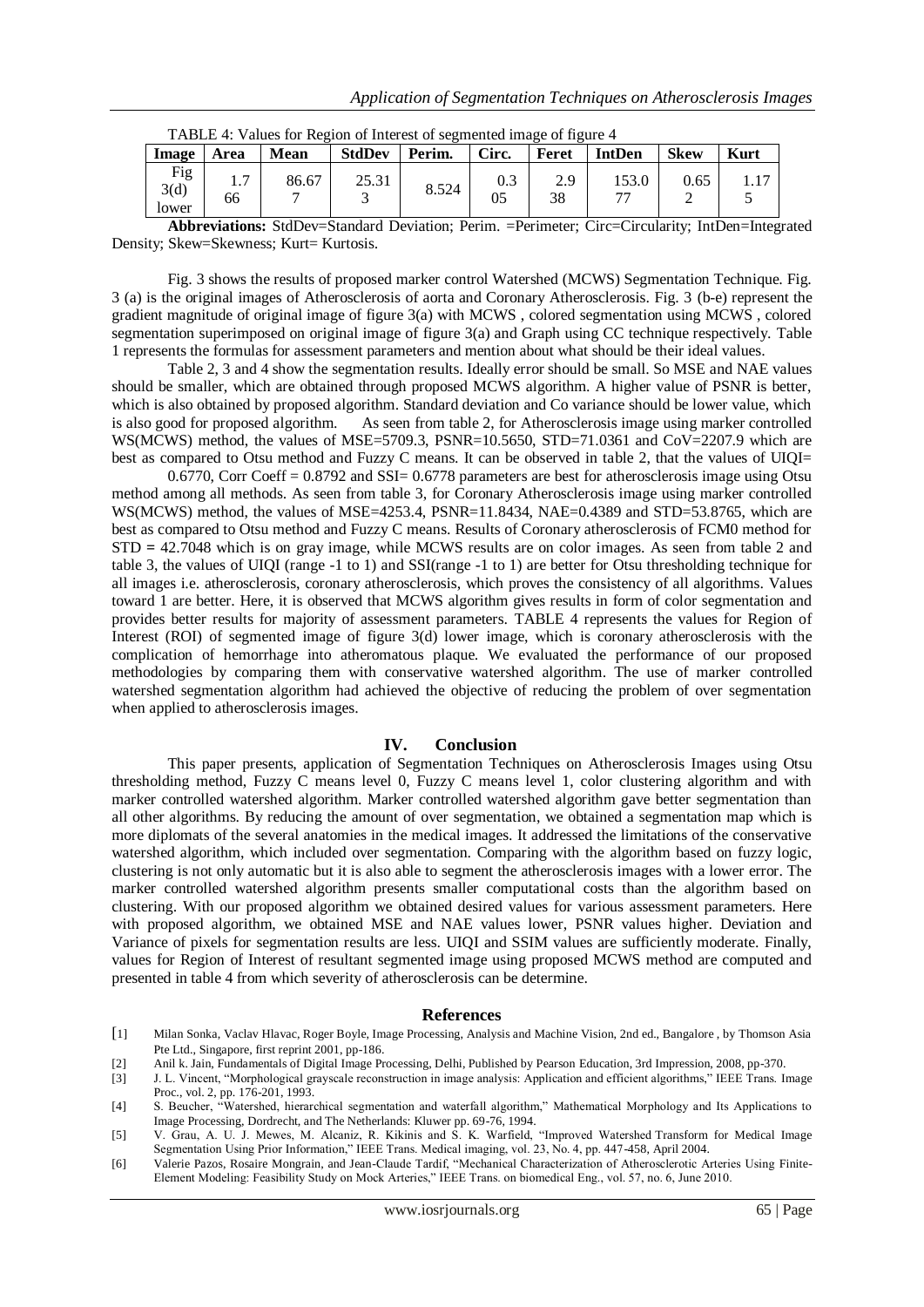- [7] Christof Karmonik, Pamela Basto, Kasey Vickers, Kirt Martin, Micheal J. Reardon, Gerald M. Lawrie, and Joel D. Morrisett, "Quantitative Segmentation of Principal Carotid Atherosclerotic Lesion Components by Feature Space Analysis Based on Multicontrast MRI at 1.5 T," IEEE Transactions on biomedical engineering, vol. 56, no. 2, February 2009.
- [8] Danijela Vukadinovic, Theo van Walsum, Rashindra Manniesing, Sietske Rozie, Reinhard Hameeteman, Thomas T. de Weert, Aad van der Lugt, and Wiro J. Niessen, "Segmentation of the Outer Vessel Wall of the Common Carotid Artery in CTA," IEEE Transactions on medical imaging, vol. 29, no. 1, January 2010
- [9] Gozde Unal, Susann Bucher, Stephane Carlier, Greg Slabaugh, Tong Fang, and Kaoru Tanaka, "Shape-Driven Segmentation of the Arterial Wall in Intravascular Ultrasound Images," IEEE Trans. on info. Tech. in biomedicine, vol. 12, no. 3, May 2008
- [10] Simon Le Floch, Jacques Ohayon, Philippe Tracqui, Gerard Finet, Ahmed M. Gharib, Roch L. Maurice, Guy Cloutier, and Roderic I. Pettigrew, "Vulnerable Atherosclerotic Plaque Elasticity Reconstruction Based on a Segmentation-Driven Optimization Procedure Using Strain Measurements: Theoretical Framework," IEEE Trans. on medical imaging, vol. 28, no. 7, July 2009.
- [11] Gonzalez, R.C., R.E. Woods and S.L. Eddins, 2004.Digital Image Processing using MATLAB. 1st Edn., Pearson Education India, India, and ISBN: 9788177588989, pp.: 620.
- [12] Javaraman, S., 2009. 'Digital Image Processing', 1<sup>st</sup> Edn., Tata McGraw Hill Education, New Delhi, and ISBN: 780070144798, pp: 723.
- [13] Murugavalli, S. and V. Rajamani, "An improved implementation of brain tumor detection using segmentation based on neuro fuzzy technique," J. Comput. Sci., 3: 841-846. DOI: 10.3844/jcssp.2007.841.846, 2007.
- [14] Shanmugam, N., A.B. Suryanarayana, D. Chandrashekar and C.N. Manjunath, 2011, "A novel approach to medical image segmentation," J. Comput. Sci., 7: 657-663. DOI: 10.3844/jcssp.2011.657.663
- [15] Velmurugan, T. and T. Santhanam, "Computational complexity between k-means and kmedoids clustering algorithms for normal and uniform distributions of data points" J. Comput. Sci., 6: 363-368. DOI: 10.3844/jcssp.2010.363.368
- [16] C. A. Glasbey and G W Horgan, "Image analysis for the biological science," Statistics in Practice, Series Editor Vic Barnett, Jonh Wiley and Sons 1994.
- [17] L Vincent and P. Soille, "Watersheds in digital spaces: An efficient algorithm based on immersion simulations," *IEEE trans. Pattern Anal*, Machine Intell 1991, 13:583-598.
- [18] J. M. Gauch, "Image segmentation and analysis via multiscale gradient watershed hierarchies," *IEEE Trans. on Image Processing*  1999, 8 (1):69-79
- [19] P. Jackway, "Gradient Watersheds in morphological scalespace," IEEE *trans. Image Processing*, Machine Intell., 1996, 5:913-921
- [20] D. Wang, "A multiscale gradient algorithm for Image Segmentation using Watersheds," *Pattern Reconition,* 1997, 30:2043-2052
- [21] P. V. Gorsevski, P. E. Gessler and P. Jankowski, "Integrating a fuzzy k-means classification and bayesian approach for spatial prediction of landslide hazard," *J. of Geographical Systems,* 2003, 5:5930-5949.
- [22] X. Li and G. Harnarneh, "Modeling prior shape and appearance knowledge in watershed segmentation*," Image Vision Comput,*  2007.
- [23] M. A. Gonzalez and V. L. Ballarin, "Determinación automática de marcadores para la Transformada Watershed mediante técnicas de clasificación de patrones," *9vo Simposio Argentino de Informática y Salud (SIS)*, 2006
- [24] K.Castleman, Digital Image Processing. Ch. 15, Prentice Hall 1979
- [25] R. González and R. Woods, Addison Wesley 1996.
- [26] S. Beucher and F. Meyer, "The morphological approach to segmentation: The Watershed Transformation," Mathematical Morphology and its application to image processing, optical engineering. TT16 1994
- [27] M. Couprie and G. Bertrant, "Topological grayscale Watershed Transform," SPIE *Vision Geometry Proceedings* 1997, 3168:136- 146
- [28] E. R. Dougherty J. and Astola, "An introduction to nonlinear image processing," Ed. New York: Marcel Decker 1993, 433-481
- [29] Mariela A. Gonzalez, Teresita R. Cuadrado, Virginia L. Ballarin, "Comparing marker definition algorithms for Watershed segmentation in microscopy images," JCS&T Vol. 8 No. 3 October 2008
- [30] L. S. Stanislav and S. Wolfgang, "Extracting regions of interest applying a local watershed transformation," *Proc. of IEEE Visualization* 2000
- [31] M.C. Jobin Christ and R.M.S. Parvathi, "Segmentation of Medical Image using Clustering and Watershed Algorithms," American Journal of Applied Sciences 8 (12): 1349-1352, 2011 ISSN 1546-9239
- [32] M. Ceccarelli, F. Musacchia and A. Petrosino, "A fuzzy scale-space approach to feature-based image representation and retrieval," Brain Vision and Artificial Intelligence 2006, 377-385
- [33] Ceccarelli M and Petrosino A, "A parallel fuzzy scale-space approach to the unsupervised texture separation," Pattern Recognition Letters 2002, 5: 557-567.
- [34] Cheng H D, Chen Y H and Sun Y, "A novel fuzzy entropy approach to image enhancement and thresholding," Signal Processing, 1999, 75:277-301.
- [35] Gonzalez M A and Ballarin V L, "Segmentación de imagines mediante la Transformada Watershed: Obtención de marcadores mediante Morfología Matemática," *9vo Simposio Argentino de Informática y Salud (SIS)*, 2006
- [36] S. E. Hernandez and K. E. Barner, "Joint region merging criteria for Watershed-Based image segmentation," *IEEE Trans on Image Processing,* 2000
- [37] J. B. Mc Queen, "Some Methods for Classification and Analysis of Multivariate Observation," Proceedings of the 5<sup>th</sup> *Berkeley Symposium on Mathematical Statistics and Probability* 1967, Berkeley University of California Press, 281-297.
- [38] J.Pastore, E.Moler and V.Ballarin, "Comparison of segmentation techniques by means of non-Euclidean distances," *Digital Signal Processing* (revision) 2006.
- [39] http://en.wikipedia.org/wiki/Structural\_similarity.
- [40] http://www.mathworks.in
- [41] http://saintlukeshealthsystem.adam.com/content.aspx?productId=108&pid=1&gid=000171



**Janak B. Patel** (born in 1971) received B.E. (Electronics & Communication Engg from L.D. College of Engg. Ahmedabad, affiliated with Gujarat University and M.E. (Electronics Communication & System Engg.) in 2000 from Dharmsinh Desai Institute of Technology, Nadiad, affiliated *with* Gujarat University. He is Asst. Prof. & H.O.D. at L.D.R.P. Institute of Technology & Research, Gandhinagar, and Gujarat. He has submitted his Ph.D. thesis at Indian